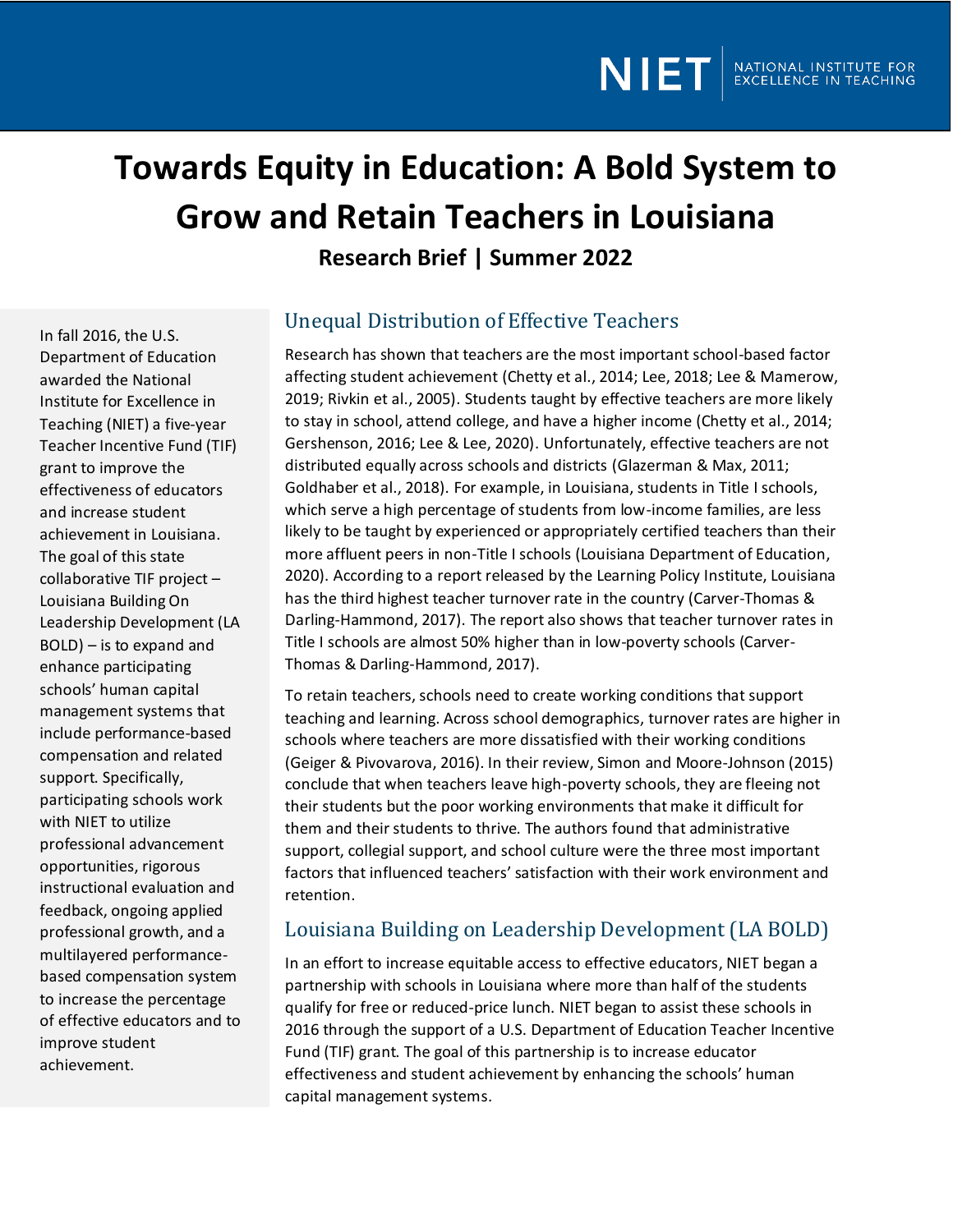The human capital management system strategies implemented through this partnership have four key components described below. Prior research supports the effectiveness of each of these strategies individually in improving teaching and learning. NIET has found these to be even more powerful when implemented collectively.

- 1. **Professional Advancement Opportunities.** Teachers in grant schools have the opportunity to serve as master and mentor teachers, receiving additional compensation for providing support to career teachers. Along with administrators, master and mentor teachers form a leadership team to deliver school-based professional support and appraise teachers' performance. This element of the human capital management system leverages the contributions of skilled teachers who want to advance their careers and earnings potential without becoming school or district administrators. Research indicates that this empowering of teachers to take on formal leadership roles can improve job satisfaction and self-esteem, which can eventually lead to improved teacher performance and higher retention (Muijs & Harris, 2003; Schott et al., 2020; Snoek & Volman, 2014; York-Barr & Duke, 2004).
- 2. **Ongoing Applied Professional Growth.** One foundational structure of the human capital management systems implemented in grant schools is weekly professional learning meetings – called cluster meetings – led by master and mentor teachers. During these meetings, teachers examine student data, engage in collaborative planning, and learn instructional strategies that have been field-tested in their respective schools. Professional development continues into each classroom as master teachers model lessons, observe classroom instruction, and support career teachers in the improvement of their teaching methods. This support is the exact type of teacherled, ongoing, and collaborative professional development that research shows increases student achievement and teacher learning (Archibald et al., 2011; Bowgren & Sever, 2010; Darling-Hammond et al., 2017).
- 3. **Rigorous Instructional Evaluation and Feedback.** Teachers in grantschools are observed several times a year by multiple trained observers under the NIET Teaching and Learning Standards Rubric. The observation results guide both feedback for one-on-one mentoring sessions and plans for cluster group meetings, ensuring relevant professional development for teachers and a consistent vision for instruction. Assessment of classroom instruction is essential to improving educator effectiveness (Darling-Hammond, 2015; Looney, 2011). Additionally, research shows that implementing rigorous and comprehensive teacher evaluation systems can encourage self-reflection and meaningful conversations about classroom practice (Ritter & Barnett, 2016; Song et al., 2021).
- 4. **Performance-Based Compensation.** Teachers in grant schools have the opportunity to earn annual bonuses based on their increased responsibilities and multiple measures of effectiveness. NIET's performance-based compensation system follows the best practices identified in the literature in that it is integrated with strong leadership, professional development, reliable analysis of teacher and student performance, and strong feedback (Boyd et al., 2005; Chingos & West, 2012). Pay-forperformance policy has improved both teacher retention (Cowan & Goldhaber, 2018) and student achievement (Brownback & Sadoff, 2020; Pham et al., 2020). Further, a prior study found that teachers receiving performance-based compensation through TIF-sponsored programs report satisfaction with their jobs to the same or greater degree than teachers in control schools (Chiang et al., 2017).

Together, these human capital management system strategies create a conducive working environment where there is a support system and structure in place that helps teachers – and by extension students – to thrive. This environment motivates teachers to stay.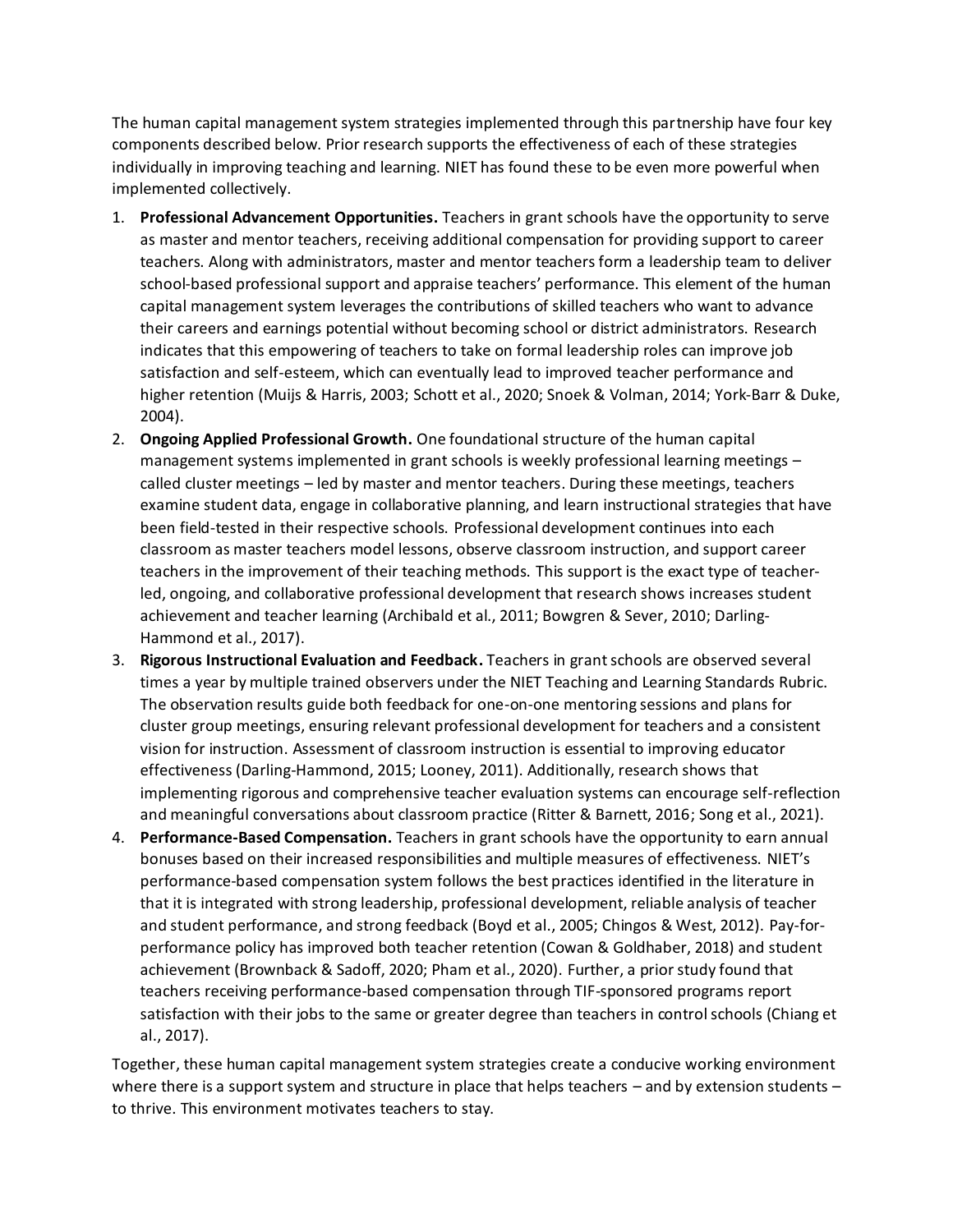Schools began implementing all elements of the human capital management system in the 2017-18 school year. This brief presents three findings from 2017-18 through 2019-20 (i.e., second through fourth year of the grant).

#### Finding 1: Increase in the Percentage of Effective Teachers

The percentage of teachers who were rated as effective or above from multiple classroom observations using the NIET Teaching and Learning Standards Rubric increased from 75% in 2017-18 to 80% in 2019- 20 (see Figure 1).



*Figure 1. Percentage of Effective Teachers, 2017-18 to 2019-20.*

### Finding 2: High Percentage of Effective Teachers Retained

Additionally, each year, the majority of teachers who were rated as effective or above were retained by the school systems. For example, in 2017-18, 75% of teachers were rated as effective or above (as shown in Figure 1). Of those, 80% were retained into the same school system the following school year (see Figure 2). As demonstrated in the figure below, the percentage of effective teachers who were retained by their school system increased from 2017-18 to 2018-19 and remained high in 2019-20.



*Figure 2. Percentage of Effective Teachers Retained by the School Systems, 2017-18 to 2019-20.*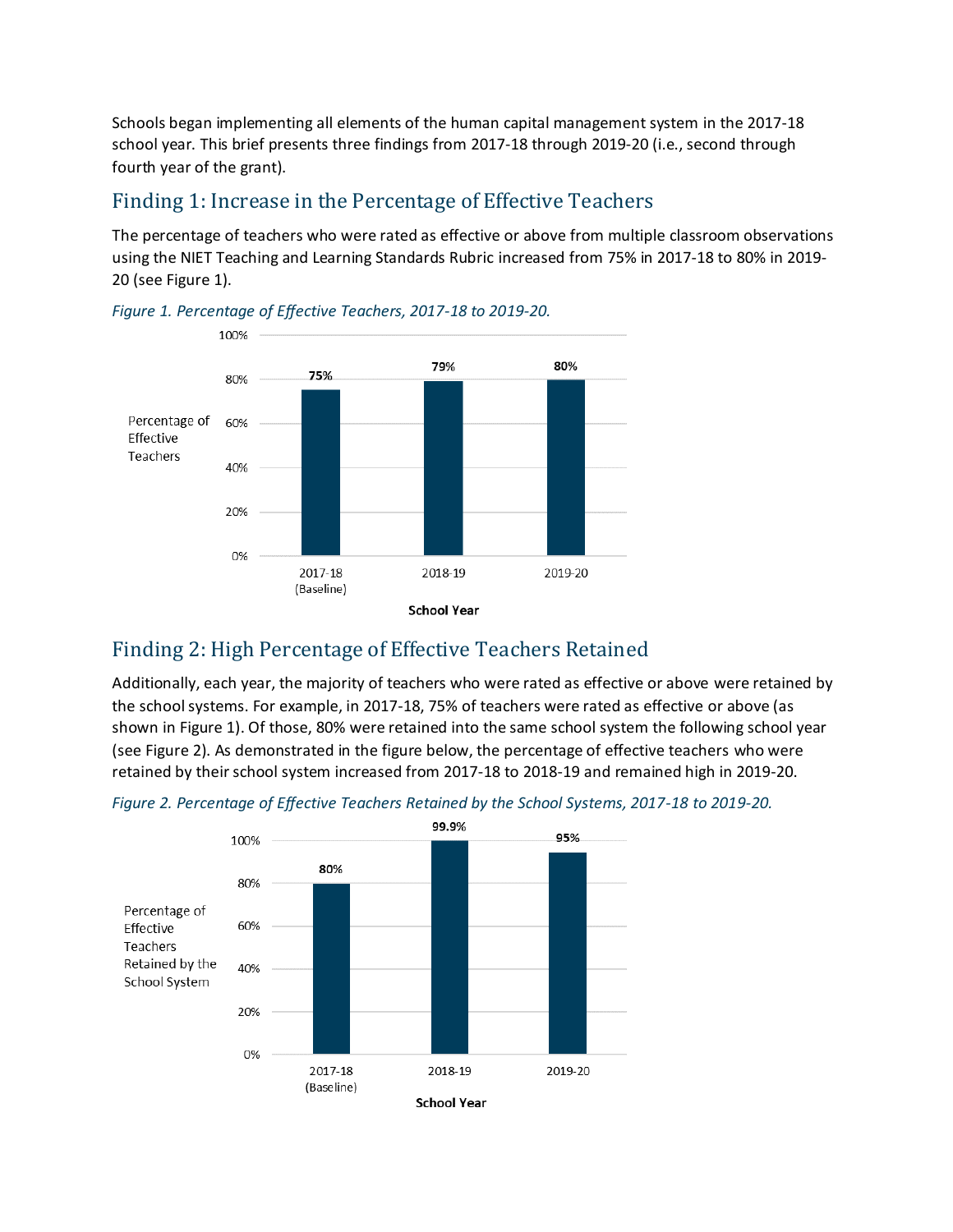### Finding 3: Improvement in the Performance of Retained Teachers

Finally, teachers who were retained into the same school system showed improvement in their performance over time (see Figure 3). Specifically, on average, these teachers improved in their classroom observation scores, and this improvement was statistically significant ((*t*(579) = 6.51, *p* < .001) with a small effect size (Hedges' *g* = 0.22)).





#### Conclusion

Providing teachers with career advancement opportunities, multiple evaluations coupled with individualized feedback, relevant and collaborative professional development, and additional performance and role-based compensation creates a system for teachers to thrive. The supportive elements of the human capital management system implemented through the LA BOLD partnership create a collaborative working environment that increases teachers' instructional effectiveness and retains those teachers in the school system. The results after three years of grant implementation indicate 1) an increase in the percentage of effective teachers each year, 2) high retention rates of effective teachers, and 3) improvement in the performance of teachers who were retained by their school systems over time.

Investment in a human capital management system is a promising vehicle for improving student outcomes in low-income schools. By ensuring that teachers continue to grow in their instructional skills and stay in the same school system, the LA BOLD partnership provides students in grant schools a better chance to be taught by effective teachers. In doing so, this decreases differences in access to effective teachers between low-income and high-income students.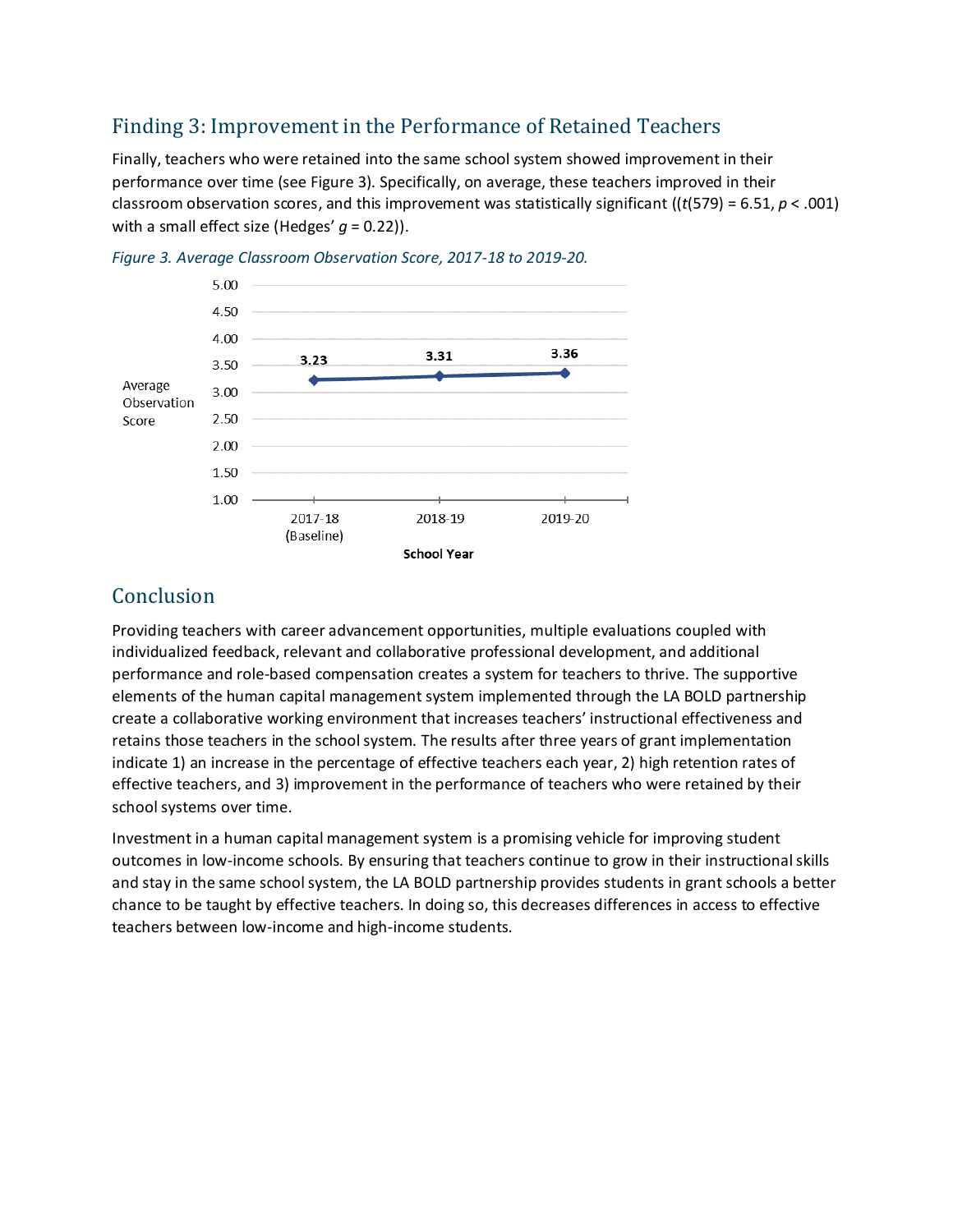#### **References**

- Archibald, S., Coggshall, J. G., Croft, A., & Goe, L. (2011). *High quality professional development for all teachers: Effectively allocating resources* (Research & Policy Brief). Washington, DC: National Comprehensive Center for Teacher Quality.
- Bowgren, L., & Sever, K. (2010). *Differentiated professional development in a professional learning community*. Bloomington, IN: Solution Tree Press.
- Boyd, D. J., Lankford, H., Loeb, S., & Wyckoff, J. H. (2005). Explaining the short careers of high-achieving teachers in schools with low-performing students. *American Economic Review, 95*(2), 166-171. doi:10.1257/000282805774669628
- Brownback, A., & Sadoff, S. (2020). Improving college instruction through incentives. *Journal of Political Economy*, *128*(8), 2925-2972.
- Carver-Thomas, D. & Darling-Hammond, L. (2017). *Teacher turnover: Why it matters and what we can do about it*. Palo Alto, CA: Learning Policy Institute. [https://doi.org/10.54300/454.278.](https://doi.org/10.54300/454.278)
- Chetty, R., Friedman, J. N., & Rockoff, J. E. (2014). Measuring the Impacts of Teachers II: Teacher Value-Added and Student Outcomes in Adulthood. *American Economic Review, 104(9)*, 2633–2679. <https://doi.org/10.1257/aer.104.9.2633>
- Chiang, H., Speroni, C., Herrmann, M., Hallgren, K., Burkander, P., & Wellington, A. (2017). *Evaluation of the Teacher Incentive Fund: Final Report on Implementation and Impacts of Pay-for-Performance Across Four Years* (NCEE 2017-4004). Washington, DC: National Center for Education Evaluation and Regional Assistance, Institute of Education Sciences, U.S. Department of Education.
- Chingos, M. M., & West, M. R. (2012). Do more effective teachers earn more outside the classroom? *Education Finance and Policy*, 7(1), 8-43. doi:10.1162/EDFP\_a\_00052
- Cowan, J., & Goldhaber, D. (2018). Do bonuses affect teacher staffing and student achievement in high poverty schools? Evidence from an incentive for national board certified teachers in Washington State. *Economics of education review*, *65*, 138-152.<https://doi.org/10.1016/j.econedurev.2018.06.010>
- Darling-Hammond, L. (2015). *Getting teacher evaluation right: What really matters for effectiveness and improvement*. Teachers College Press.
- Darling-Hammond, L., Hyler, M. E., Gardner, M. (2017). *Effective Teacher Professional Development*. Palo Alto, CA: Learning Policy Institute. [https://doi.org/10.54300/122.311.](https://doi.org/10.54300/122.311)
- Geiger, T. & Pivovarova, M. (2016). The effects of working conditions on teacher retention. *Teachers and Teaching, 24*(6). 604-625.<https://doi.org/10.1080/13540602.2018.1457524>
- Gershenson, S. (2016). Linking teacher quality, student attendance, and student achievement. *Education Finance and Policy*, *11*(2), 125-149[. https://doi.org/10.1162/EDFP\\_a\\_00180](https://doi.org/10.1162/EDFP_a_00180)
- Glazerman, S., & Max, J. (2011). *Do low-income students have equal access to the highest-performing teachers? Technical appendix*. NCEE 2011-4016. National Center for Education Evaluation and Regional Assistance. <https://files.eric.ed.gov/fulltext/ED517966.pdf>
- Goldhaber, D., Quince, V., & Theobald, R. (2018). Has it always been this way? Tracing the evolution of teacher quality gaps in US public schools. *American Educational Research Journal, 55*(1), 171-201. <https://doi.org/10.3102/0002831217733445>
- Lee, S. W. (2018). Pulling back the curtain: Revealing the cumulative importance of high-performing, highly qualified teachers on students' educational outcome. *Educational Evaluation and Policy Analysis, 40*(3), 359– 381[. https://doi.org/10.3102/0162373718769379](https://doi.org/10.3102/0162373718769379)
- Lee, S. W., & Lee, E. A. (2020). Teacher qualification matters: The association between cumulative teacher qualification and students' educational attainment. *International Journal of Educational Development*, *77*, 102218[. https://doi.org/10.1016/j.ijedudev.2020.102218](https://doi.org/10.1016/j.ijedudev.2020.102218)
- Lee, S. W., & Mamerow, G. (2019). Understanding the role cumulative exposure to highly qualified science teachers plays in students' educational pathways. *Journal of Research in Science Teaching, 56*(10), 1362-1383. <https://doi.org/10.1002/tea.21558>
- Looney, J. (2011). Developing High‐Quality Teachers: teacher evaluation for improvement. *European Journal of Education*, *46*(4), 440-455.<https://doi.org/10.1111/j.1465-3435.2011.01492.x>

Louisiana Department of Education. (2020, December 1). *ACT 224 report.*  [https://www.louisianabelieves.com/docs/default-source/equity/2020-act-224-report](https://www.louisianabelieves.com/docs/default-source/equity/2020-act-224-report-presentation.pdf?sfvrsn=35bc6618_6)[presentation.pdf?sfvrsn=35bc6618\\_6](https://www.louisianabelieves.com/docs/default-source/equity/2020-act-224-report-presentation.pdf?sfvrsn=35bc6618_6)